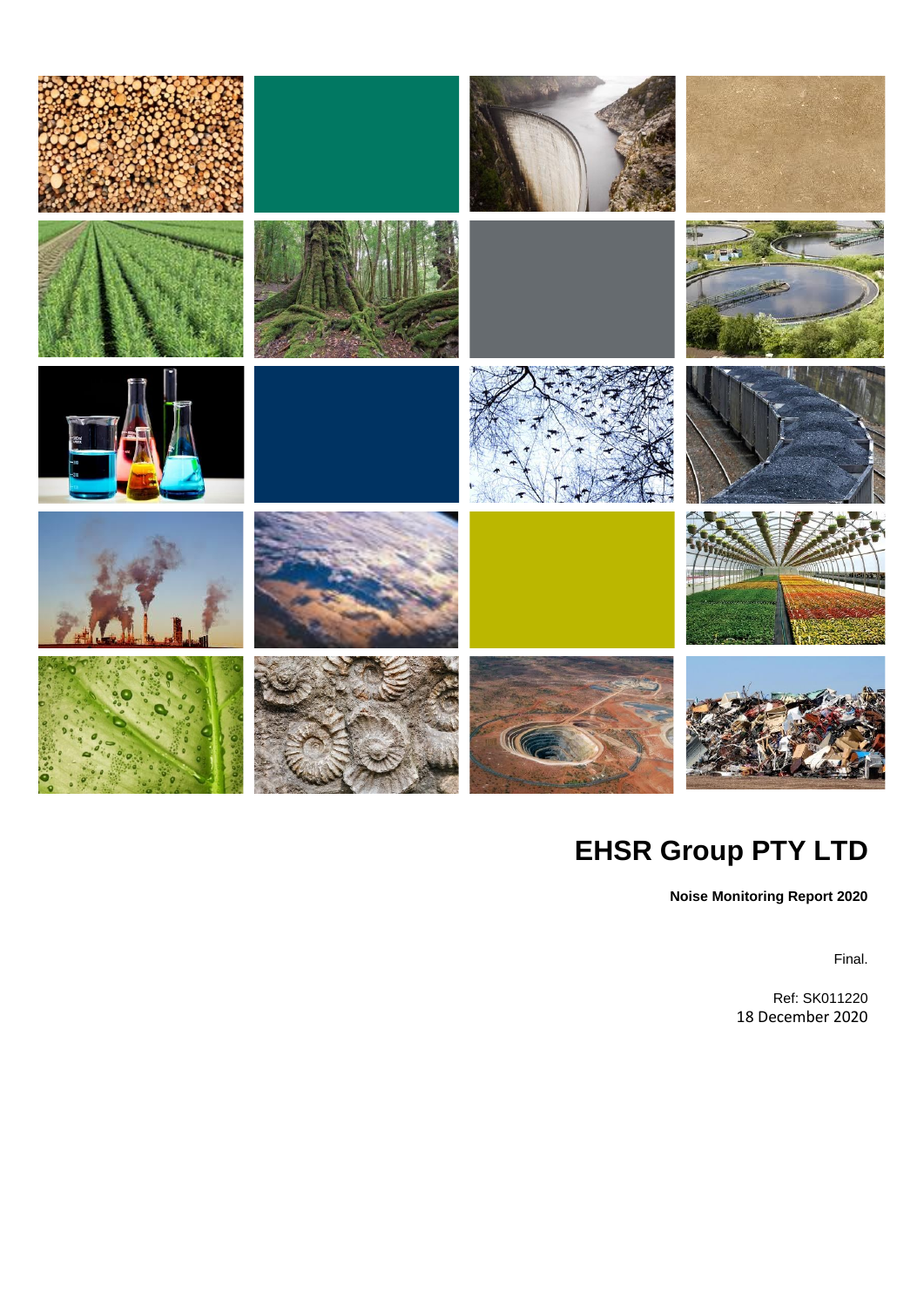

## **Contents**

| <b>Kev Contact</b> |                |                        |
|--------------------|----------------|------------------------|
| Name               | Company        | <b>Contact Details</b> |
| Spiro Kavalieros   | EHSR – Project | 0418889420             |
|                    | Manager        | kavalieros@ehsr.com.au |

#### Terms and Conditions.

To the extent that these services require judgment, there can be no assurance that fully definitive or desired results will be obtained, or if any results are obtained, that they will be supportive of any given course of action. Any services may include the application of judgment to scientific principles; to that extent, certain results and conclusions may be based on subjective interpretation. EHSR makes no warranties, expressed or implied, including without limitation, warranties as to merchantability or fitness for a particular purpose. This document should be read in full and no part of this report may be copied or provided to a third party without first obtaining express approval in writing from EHSR Group.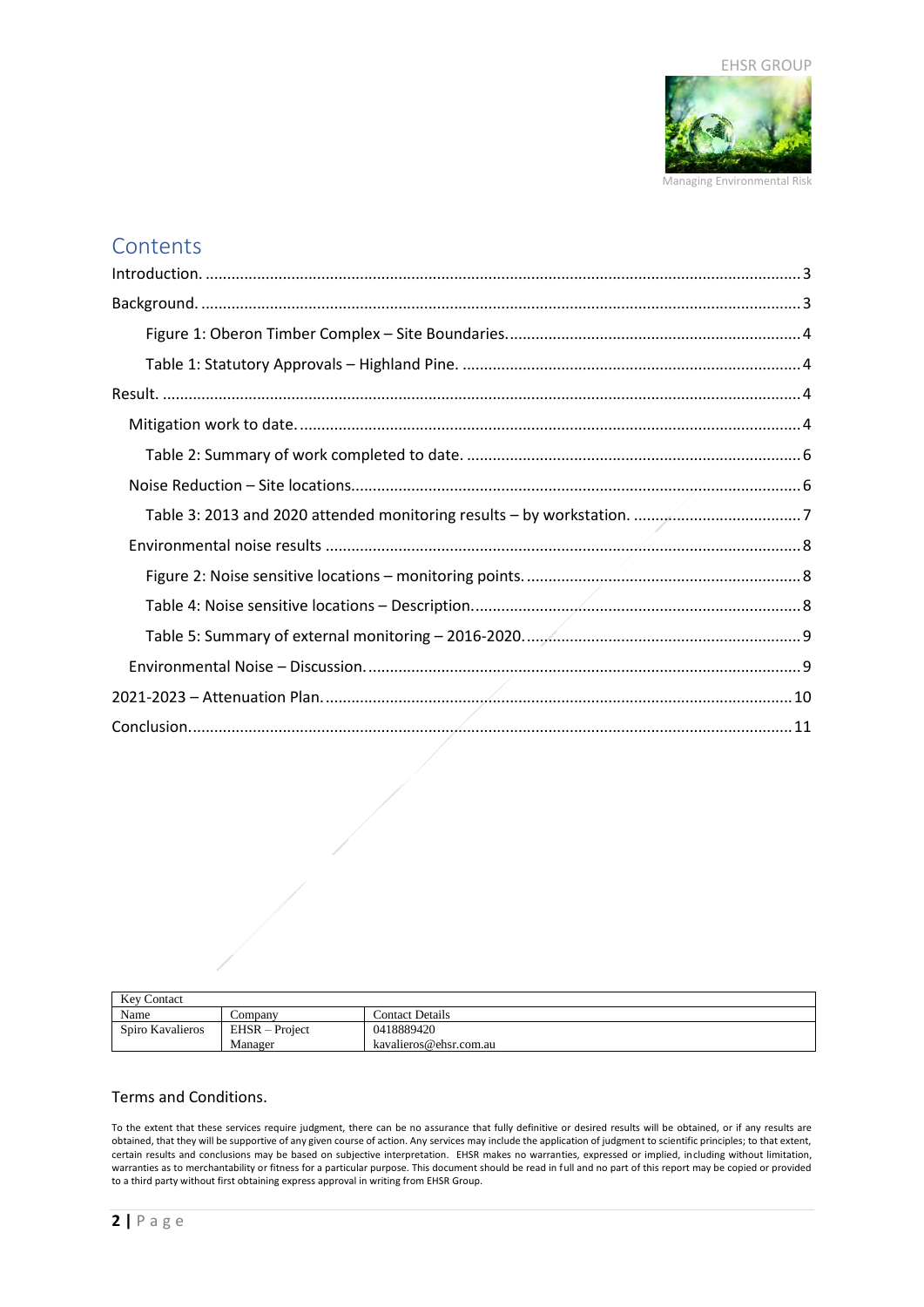

## <span id="page-2-0"></span>Introduction.

EHSR Group Pty Ltd (EHSR) have been commissioned by Highland Pine Products to provide NSW EPA with an update on noise mitigation works undertaken as required under special condition U1 of Environmental Protection Licence (EPL) 11229.

In Detail, the objective of this report is to:

- Provide detail on mitigation works to date considering Table 1 of the original PRP as approved in 2013.
- Provide detail on noise reductions achieved at locations within the premises.
- Provide detail on environmental noise results achieved at sensitive receptors.
- Provide an update on future works (proposed) to reduce emissions further.

## <span id="page-2-1"></span>Background.

Highland Pine Products Pty Limited is a joint venture between AKD Softwoods (AKD) and Boral Timber. HPP operates sawmilling operations as part of the overall Oberon Timber Complex (OTC). The joint venture was originally formed in August 2000 following then owner Carter Holt Harvey's (CHH) acquisition of the CSR sawmill (Site 2) located on Albion Street. In 2018, AKD purchased CHH's 50% share in the joint venture.

HPP operates an integrated timber processing facility over two adjacent sites located on Lowes Mount Road and Albion Street, less than one kilometre north of Oberon. **Figure 1** is an aerial photograph of the Oberon Timber Complex showing all site boundaries.

Site operations are governed under two instruments being the original Development Consent (issued by the now Dept Planning, Industry and Environment (DPIE) and two EPL's issued by the NSW EPA.

In 2013, Highland Pine Products (**HPP**) and the NSW EPA engaged in a Pollution Studies and Reduction Program (PRP) delivering a long term and continuous noise improvement process towards achieving an overall 5 dB(A) noise reduction at the end of the 10 year program.

Key milestones considered short term (1-2 years), medium term (1-6 years) and long term (1-10 years) attenuation targets with yearly updates provided as part of the Annual Return submission. At the end of the PRP (in 2023), the EPA propose the night-time noise limit will revert to 45dB(A).

This report provides a review of work completed to date considering short and medium term targets (1-6 years).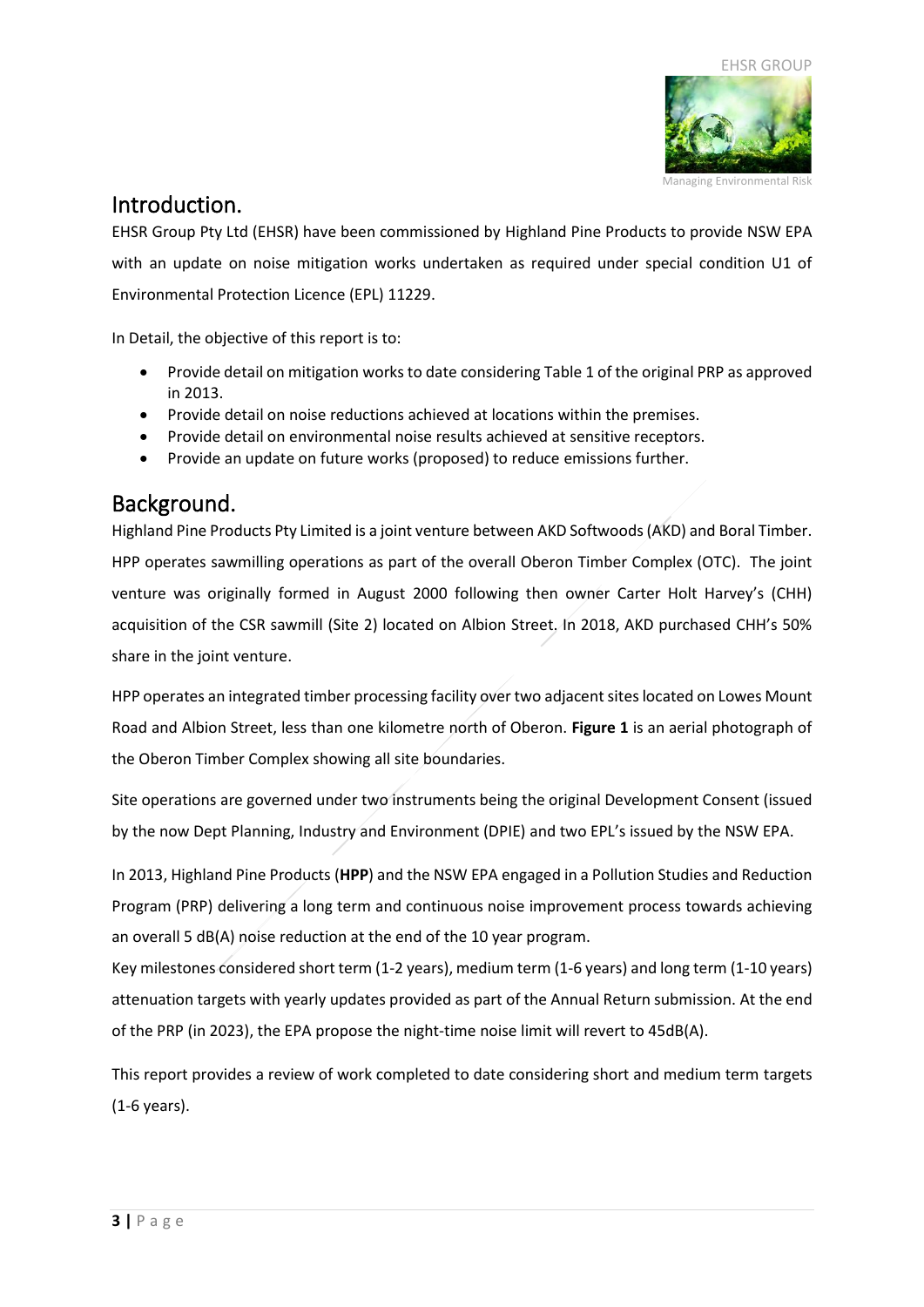



<span id="page-3-0"></span>Figure 1: Oberon Timber Complex – Site Boundaries.

#### **Statutory Approvals – Highland Pine Products.**

| <b>Authority</b>      | Instrument                    | Location                                |  |
|-----------------------|-------------------------------|-----------------------------------------|--|
| NSW EPA               | EPL 11229                     | Site 2 – Albion St Oberon               |  |
|                       | <b>EPL 887</b>                | Site 1 - Lowes Mount Rd Oberon          |  |
|                       | EPL 105                       | LOSP - Stewart St (Blayney Rd) Bathurst |  |
| <b>DPIE</b>           | Development Consent 403-11-00 | Site 2 - Albion St Oberon Only          |  |
| <b>Oberon Council</b> | Various DA's (minor works)    | Site 1 and 2 - Oberon                   |  |

<span id="page-3-1"></span>Table 1: Statutory Approvals – Highland Pine.

## <span id="page-3-2"></span>Result.

### <span id="page-3-3"></span>Mitigation work to date.

As part of the original 2013 PRP and considering historical noise attenuation work (and studies), a table of potential noise sources (by location) was developed and provided to the EPA. Options for attenuation were based on considered opinion at the time, designed to be suitably flexible given the scale/nature of diffuse sources, and was outcome based.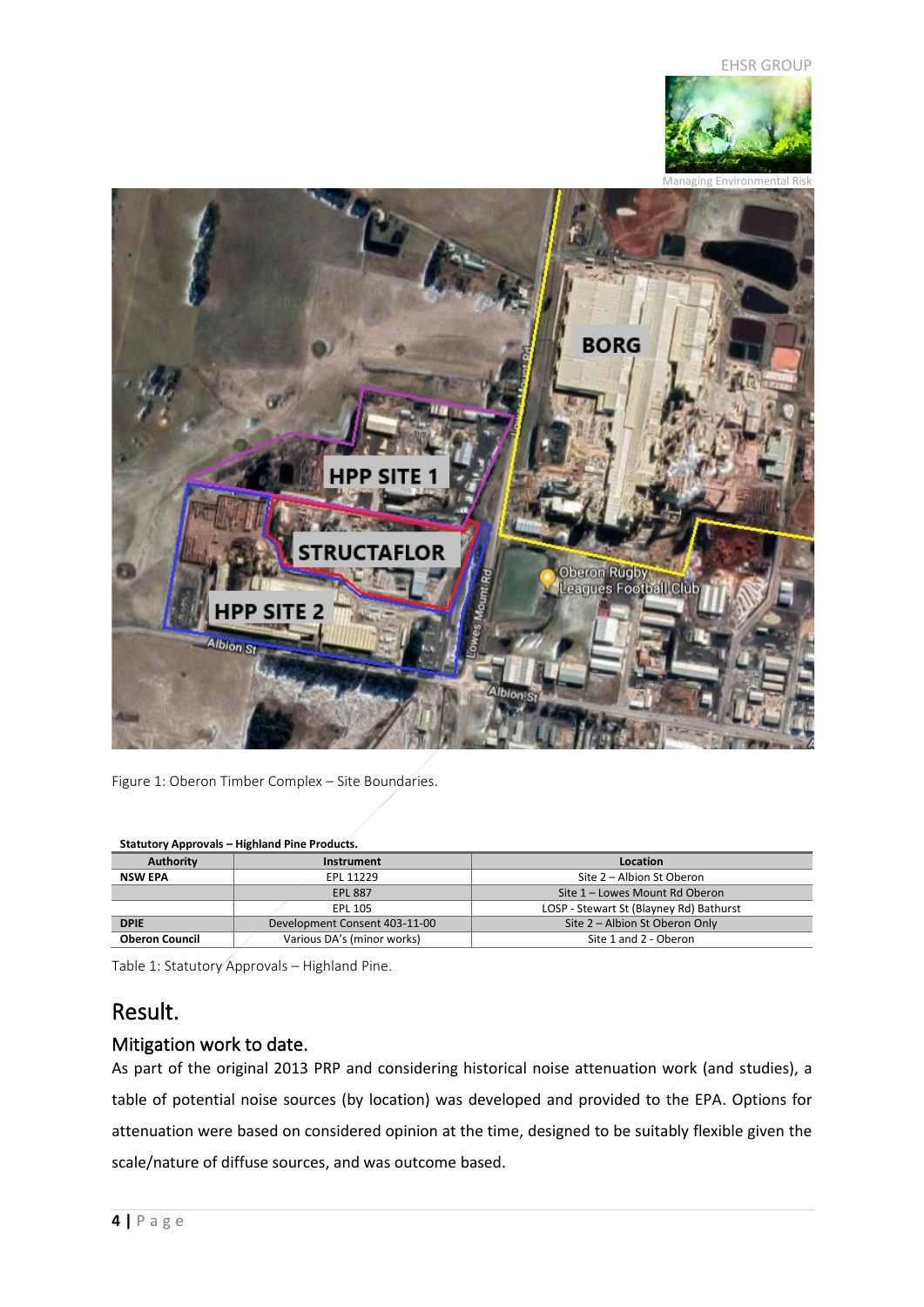

Managing Environmental Risk A significant body of work has been undertaken to date aligning with the short/medium term options as detailed in the original PRP. **Table 2** provides a summary of work to date by location. Work to date has targeted attenuation along the southern boundary of Site 2 given its proximity to sensitive receptors.

Environmental noise impacts from operational activities have been mitigated through:

- Attenuation at the source (quieter running plant changed out as part of routine maintenance and upgrades) (12 locations).
- Attenuated through engineering controls (installation of guides and control systems to reduce log impact noise and changes to plant) (5 locations).
- Attenuation of buildings and structures (encapsulating noise and reducing break-out) (7 locations).
- Administrative controls (closing of roller doors, operational changes so activities do not occur during night-time hours) (6 locations).

| Location   | Area               | Work completed                                                             | Noise mitigation work impact.                                                           |  |
|------------|--------------------|----------------------------------------------------------------------------|-----------------------------------------------------------------------------------------|--|
| Green mill | Log line           | Installation of new residue cyclones.                                      | Heavier gauge material - reduction in chip break-out<br>noise.                          |  |
|            |                    | Install sound wall panels - log yard west                                  | Reduce impact from log yard operations on                                               |  |
|            |                    | and north perimeter walls.                                                 | receptors.                                                                              |  |
|            |                    | Installation of low frequency reverse                                      | Reduction in high frequency discharge.                                                  |  |
|            |                    | beepers on all plant used on site at night.                                |                                                                                         |  |
|            |                    | Extend bunker wall cladding.                                               | Contain machinery noise after house when the                                            |  |
|            |                    |                                                                            | bunker requires filling.                                                                |  |
|            | Debarker           | Refurbish debarker door.                                                   | Allowing closure of a doorway that was historically<br>opened. Reducing noise breakout. |  |
|            |                    | Piping system replacement.                                                 | Allowing increased flow, reducing noise generated                                       |  |
|            |                    |                                                                            | from hydraulic systems.                                                                 |  |
|            |                    | Install sound wall panels - log yard west                                  | Reduce impact from log yard operations on                                               |  |
|            |                    | and north perimeter walls.                                                 | receptors.                                                                              |  |
|            | Maintenance<br>hot | Double skinned walls.                                                      | Reduced breakout from building (specifically when                                       |  |
|            | work area          |                                                                            | working at night) during maintenance activities.                                        |  |
|            | Quad saw           | Installation of sound installation and                                     | Reduction in noise breakout throughout the Green                                        |  |
|            |                    | cladding to sorter building internal eastern<br>wall.                      | mill.                                                                                   |  |
|            |                    | Installation of locking mechanism to quad                                  | Saw is enclosed. Locking mechanism on maint access                                      |  |
|            |                    | saw housing doors.                                                         | door to ensure the saw must be closed before it will                                    |  |
|            |                    |                                                                            | operate. Significant reduction in noise breakout.                                       |  |
|            |                    | Installation of pneumatic silencers on spike<br>roller cylinder discharge. | Reduce air discharge noise.                                                             |  |
|            |                    | Control logic changes.                                                     | Operational changed to process logic to ensure                                          |  |
|            |                    |                                                                            | specific log impact noises are eliminated.                                              |  |
|            |                    | Install drop down cone guides.                                             | Reduce log fall and impact noise.                                                       |  |
|            | Catech             | Upgrade board edger control and scanning                                   | Upgrade and installation of silences on pneumatic                                       |  |
|            |                    | system (pneumatic controls upgrade)                                        | control systems.                                                                        |  |
|            | Profiler.          | Control logic changes.                                                     | Operational changed to process logic to ensure                                          |  |
|            |                    |                                                                            | specific log impact noises are eliminated.                                              |  |
|            | 4 saw and 5 saw.   | Installation of sound installation and                                     | Reduction in noise breakout throughout the Green                                        |  |
|            |                    | cladding to sorter building internal eastern<br>wall.                      | mill.                                                                                   |  |
|            |                    | Control logic changes.                                                     | Operational changed to process logic to ensure                                          |  |
|            |                    |                                                                            | specific log impact noises are eliminated.                                              |  |
|            |                    |                                                                            |                                                                                         |  |

• Eliminated (process changes which allow for the removal of the source) (3 locations).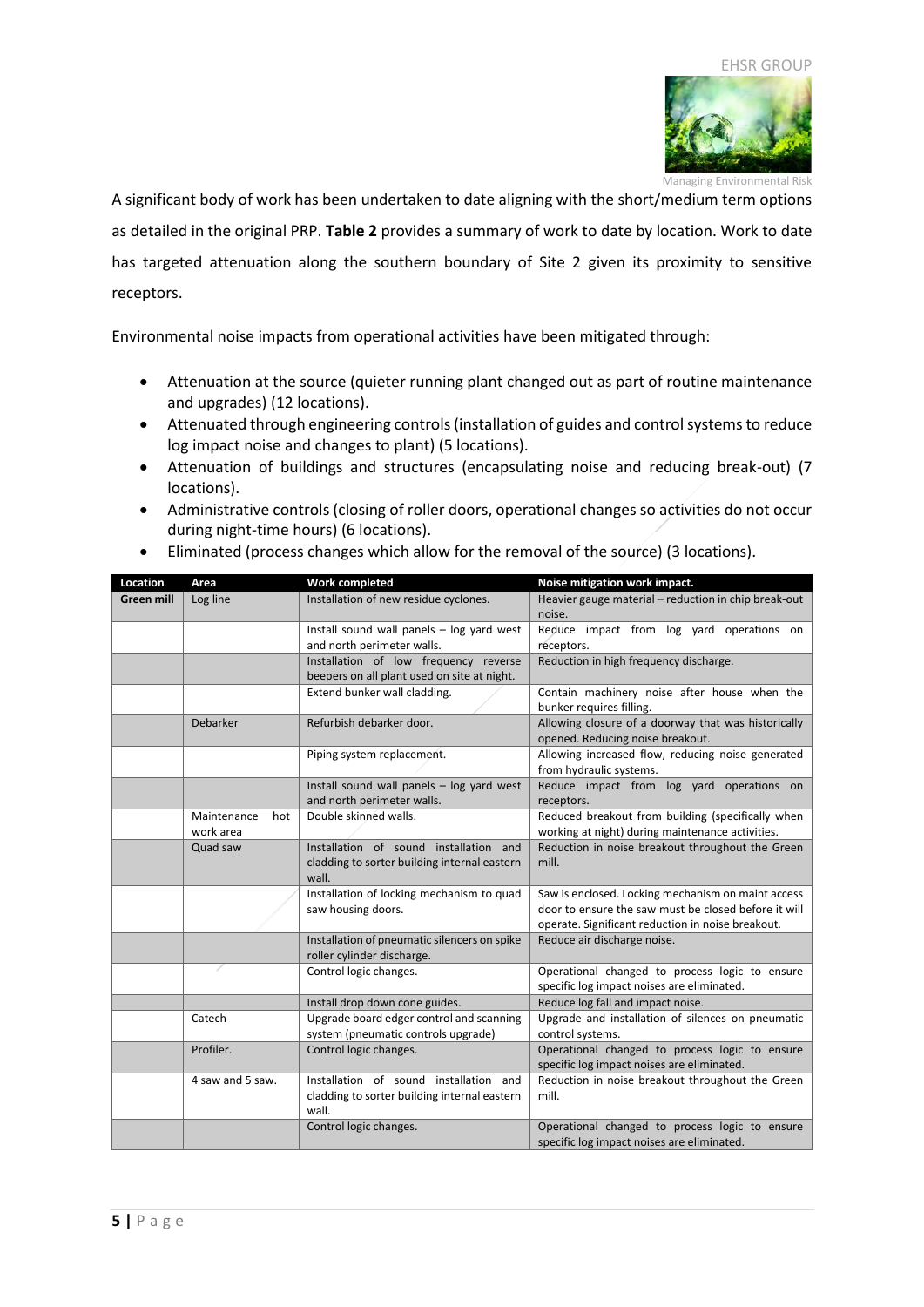

|                  | Managing Environmental Risk         |                                                           |                                                                         |  |  |
|------------------|-------------------------------------|-----------------------------------------------------------|-------------------------------------------------------------------------|--|--|
| Location         | Area                                | <b>Work completed</b>                                     | Noise mitigation work impact.                                           |  |  |
|                  | Sorter infeed, Bin                  | Installation of sound installation and                    | Reduction in noise breakout throughout the Green                        |  |  |
|                  | sorter, Trim saws                   | cladding to sorter building internal eastern              | mill.                                                                   |  |  |
|                  | Sorter bins, Stacker                | wall.                                                     |                                                                         |  |  |
|                  | <b>Stacker Stickers</b>             | Installation of roller door and enclosure                 | Reduction in noise breakout. Conveyor now                               |  |  |
|                  |                                     |                                                           | enclosed.                                                               |  |  |
|                  |                                     | Process to ensure roller door is closed                   | Reduction in night-time noise impacts - all Green                       |  |  |
|                  |                                     | outside daylight hours.                                   | mill.                                                                   |  |  |
|                  | Thin board area                     | Process to ensure roller door is closed                   | Reduction in night-time noise impacts - all Green                       |  |  |
|                  |                                     | outside daylight hours.                                   | mill.                                                                   |  |  |
| Dry mill         | Strapper                            | Hydraulic system enclosed                                 | Acoustic enclosure around strapper hydraulics.                          |  |  |
|                  |                                     |                                                           | Reduction in external breakout.                                         |  |  |
|                  | Stacker                             | Removal of pneumatic system.                              | Replaced pneumatic system with electric. Eliminated                     |  |  |
|                  |                                     |                                                           | air discharge noise.                                                    |  |  |
|                  | <b>Bin Sorter</b>                   | Process to ensure roller door is closed                   | Reduction in night-time noise impacts - all Dry mill.                   |  |  |
|                  |                                     | outside daylight hours.                                   |                                                                         |  |  |
|                  | Trim saw Outfeed                    | Dust collector pneumatic valves silencer<br>installed.    | Reduction in air discharge noise.                                       |  |  |
|                  |                                     | Secondary hoist installation.                             | Installation of electric hoist - Removal of hydraulic                   |  |  |
|                  |                                     |                                                           | system as part of plant upgrade.                                        |  |  |
|                  | stress<br>Re-entry,                 | Process to ensure roller door is closed                   | Reduction in night-time noise impacts - all Dry mill.                   |  |  |
|                  | grader.<br>Planer                   | outside daylight hours.                                   |                                                                         |  |  |
|                  | outfeed deck, pack                  |                                                           |                                                                         |  |  |
|                  | tilt hoist, residue                 |                                                           |                                                                         |  |  |
|                  | areas, ultimiser.                   |                                                           |                                                                         |  |  |
|                  | Planer                              | Located within an acoustic enclosure                      | Reduction in noise impacts. Inside building.                            |  |  |
|                  |                                     | which cannot run with doors opened                        |                                                                         |  |  |
|                  | Residue area                        | Enclosure installed around rotary valve.                  | External component - reduction in tonal discharge.                      |  |  |
|                  |                                     | Hogger cycle frequency reduced to reduce<br>impact noise. | Reduction in impact noise frequency due to<br>reduction in cycle times. |  |  |
|                  | <b>Treatment line</b>               | Secondary hoist installation                              | Installation of electric hoist - Removal of hydraulic                   |  |  |
|                  |                                     |                                                           | system as part of plant upgrade.                                        |  |  |
|                  | External areas -                    | Roller doors now closed after hours at                    | Reduction in operational noise impacts discharging                      |  |  |
|                  | eastern side of mill.               | sticker conveyor (Greenmill), Greenmill                   | to sensitive receptors in the east.                                     |  |  |
|                  |                                     | discharge and Drymill re-entry.                           |                                                                         |  |  |
| <b>Boiler</b>    | Deaerator                           | Steam discharge                                           | Silencer installed.                                                     |  |  |
|                  | <b>Fuel Shed</b>                    | Replaced large section of fuel shed roof                  | Replaced roof to enclose operational noise.                             |  |  |
|                  | Boiler system                       | Replace pipe lagging                                      | Reduction in breakout from steam travel through                         |  |  |
|                  |                                     |                                                           | pipework.                                                               |  |  |
|                  | Boiler system                       | Install control flowmeter                                 | Controls overpressure discharge (steam flow                             |  |  |
|                  |                                     |                                                           | discharge noise).                                                       |  |  |
| Site 1           | Saw shop                            | Removed external compressor                               | Eliminated noise source.                                                |  |  |
|                  | Estate                              | Installation of noise mound.                              | Western side site 1 continuation of the noise mound                     |  |  |
|                  |                                     |                                                           | along site 2 (Hebel wall) and site 1 (earthen wall)                     |  |  |
| <b>Treatment</b> | <b>Mixing</b><br>area<br>(external) | Replace pneumatic pumps with electric                     | Elimination of multiple noise sources.                                  |  |  |
| plant<br>Site 2  | All Site                            | drive pumps<br>Modelling exercise to establish next steps |                                                                         |  |  |
|                  |                                     | of attenuation.                                           | Established requirement to attenuate Greenmill wall.                    |  |  |
|                  | All site                            | Annual noise survey                                       | Track performance - assess next steps.                                  |  |  |
|                  |                                     |                                                           |                                                                         |  |  |

<span id="page-5-0"></span>Table 2: Summary of work completed to date.

#### <span id="page-5-1"></span>Noise Reduction – Site locations.

As part of the 2013 PRP, Knox OHS provided near field measurements at multiple locations. To provide comparison between results obtained in 2013 and 2020, monitoring was undertaken between 18<sup>th</sup> and 3<sup>rd</sup> Dec 2020 with the plant in "normal" operating conditions.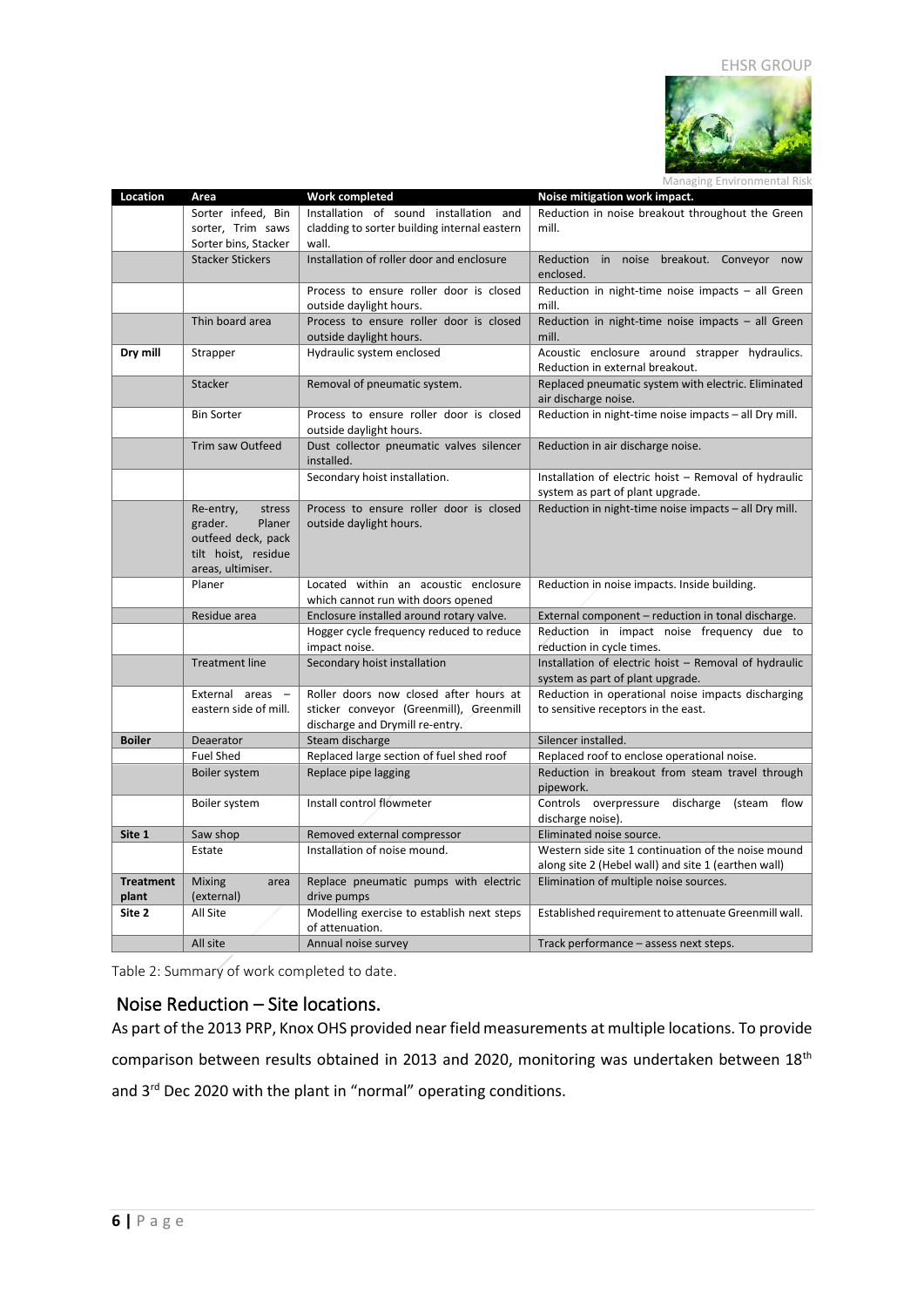

Managing Environmental Risk Attended monitoring was undertaken using a ISLM 1353 type2 noise meter, calibrated using 1000Hz oscillation at 94dB(A) and is provided in detail in **Table 3**. Readings taken at usual operator locations, at 1m or closest safe approach from equipment. All results represent integrated 60 second LAeq values.

| <b>Site Area</b>                  | <b>General Location Description</b>                             | 2013 Result | 2020 Result |
|-----------------------------------|-----------------------------------------------------------------|-------------|-------------|
|                                   |                                                                 | dB(A)       | dB(A)       |
| Log line                          | General ground level areas                                      | 76-80       | 75-78       |
|                                   | Transfer conveyor to Mill, at $3 - 5$ m                         | 80-88       | 80-85       |
|                                   | Step feeder to Mill, at 1m                                      | 92-97       | 92-94       |
|                                   | Ground level below steps to Saw line Control Room               | 85-91       | 83-84       |
| <b>Debarker</b>                   | Inside, no logs going through                                   | 81-83       | 83-85       |
|                                   | Inside, debarking logs                                          | 90-96       | 94-99       |
| <b>Quad bandsaw</b>               | Infeed                                                          | 92-97       | 90-94       |
|                                   | Outfeed                                                         | 92-95       | 89-94       |
|                                   | Inside main Saw line Control Room                               | 65-67       | 64-65       |
| <b>Catech Saw outfeed</b>         |                                                                 | 95-97       | 92-95       |
|                                   | Inside Catech Control Room                                      | 86-89       | 83-84       |
| Profiler                          |                                                                 | 95-97       | 93-97       |
| 4-Saw                             | Cutting                                                         | 95-97       | 92-96       |
|                                   | Saws idling                                                     | 89-90       | 89-92       |
| 5-Saw                             | Cutting                                                         | 95-102      | 95-97       |
|                                   | Saws idling                                                     | 90-91       | 88-89       |
| Sorter infeed                     |                                                                 | 89-92       | 90-94       |
|                                   | Background at ladder, frequent impact noise to 95-97 dB(A)      | 89-92       | 92-99       |
| <b>Bin Sorter</b>                 |                                                                 | 95-98       | 89-92       |
| <b>Trim Saw</b>                   | Saws cutting                                                    | 92-95       | 92-96       |
| Sort bins                         | Top walkway                                                     | 88-92       | 83-88       |
| <b>Stacker</b>                    | <b>Operator Control Station</b>                                 | 90-96       | 90-96       |
| <b>Stacker stickers</b>           |                                                                 | 83-91       | 80-91       |
|                                   | When paused                                                     | 72-74       | 76-78       |
| Open air north side of Sorter     |                                                                 | 67-72       | 68-70       |
| Thin boards area                  | Operators location                                              | 82-85       | 80-85       |
|                                   | At conveyor                                                     | 85-88       | 85-88       |
|                                   | <b>Operator Control Station</b>                                 |             | 88-90       |
| Laserframe strapper               | <b>Operator locations</b>                                       | 83-86       | 83-85       |
|                                   | Outside air 10m east of strapper                                | 65-70       | 62-65       |
| <b>Stacker area</b>               | Operator locations: 86-88 when line paused                      | 94-99       | 92-95       |
| Bin sorter area                   | Operator Control Station                                        | 87-97       | 85-88       |
| Trim saw outfeed                  |                                                                 | 94-97       | 94-97       |
| <b>Tong Dog infeed</b>            |                                                                 | 89-93       | 90-91       |
| Re-entry/ Tilt hoist              | Landing deck                                                    | 91-96       | 93-95       |
| Stress grader area                |                                                                 | 97-100      | 90-94       |
| <b>Planer outfeed deck</b>        | At operator station                                             | 94-98       | 89-92       |
| <b>Planer deck</b>                | Planer located in enclosed room, no access while operating      | 88-93       | 89-95       |
| Pack tilt hoist                   | Pack infeed                                                     | 87-93       | 87-95       |
| <b>Residue area</b>               |                                                                 | 89-91       | 87-87       |
| <b>Ultimizer</b>                  | Infeed conveyor from planer                                     | 88-90       | 86-88       |
|                                   | Control panel near saw                                          | 90-93       | 90-93       |
| <b>Treatment line</b>             | Unscrambler                                                     | 90-94       | 90-93       |
|                                   | Infeed                                                          | 88-91       | 88-93       |
|                                   | Stacker                                                         | 88-92       | 86-88       |
| Outside air, western side of Mill | Near open shutter at re-entry tilt hoist                        | 78-80       | 75-79       |
| Outside air, eastern side of Mill | 10m from open shutters at Pack infeed and Stickers area,        | 75-77       | 69-72       |
|                                   | background                                                      |             |             |
|                                   | Same location when stickers dropped into cradle                 | 81-83       | 79-80       |
| De-aerator venting from boiler    | Continuous hiss audible in outside areas at ground level, north | 70-74       | 68-71       |
|                                   | and west of Planer Mill                                         |             |             |

<span id="page-6-0"></span>Table 3: 2013 and 2020 attended monitoring results – by workstation.

Results indicate a marginal dB(A) reduction at ~60% of locations compared to the 2013 monitoring round, with no change or an increase in levels at others. Contributing to the results are product mix,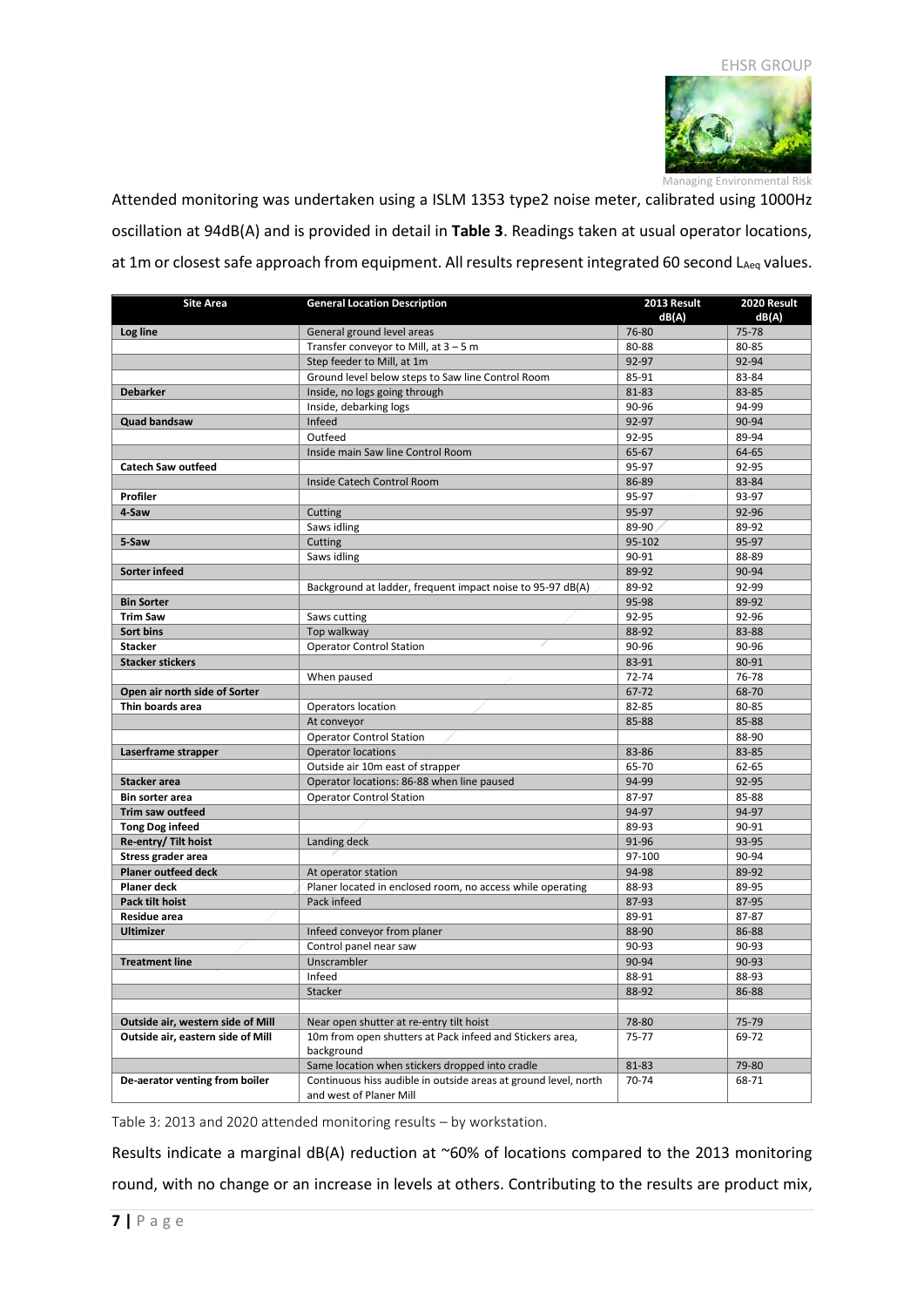

Managing Environmental Risk

process throughput during sampling and other operational activities adjacent to work centres (such as forklift traffic, loaders, maintenance activities etc.). While targeted attenuation inside the plant (Table 2) has shown a measurable reduction at some work centres (Table 3), the volume and frequency of variable noise sources within the production hall make near field attended monitoring results an unreliable measure of performance overall.

#### <span id="page-7-0"></span>Environmental noise results

Annual environmental noise monitoring covering the last 5 years has been undertaken by ACA (2015/16, Knox (2016/17 AR) and Atkins (2017/18, 2018/19 and 2019/20 AR's). **Figure 2** details sensitive receptor locations monitored for compliance. As noted in the ACA 16/17 noise monitoring report:

*Previous noise reports completed by Knox OHS (reviewed by us) have indicated no discernible impacts from HPP operations at points 4 and 5. In their most recent report (2015), Knox suggested HPP should assess these points to once again confirm no impacts from operational changes over time. Given the close proximity to the Borg operation and the Woodchem facility, the impacts from the Highland Pine Operation are not measurable at locations 4 and 5.*

ACA (2016).

Covering the last 5 years of monitoring, locations 1, 2 and 3 have been assessed for impact from HPP. **Table 4** provides a description of each location. Detailed external noise reports are provided as **Appendix 1** and summarized in **Table 5**.



Figure 2: Noise sensitive locations – monitoring points.

<span id="page-7-1"></span>

| <b>Reference Location</b> | Description.                            |
|---------------------------|-----------------------------------------|
|                           | 26 West Cunynghame St.                  |
|                           | 12 Herborn St.                          |
|                           | Oorong – Cnr Albion St and O'Connell Rd |

<span id="page-7-2"></span>Table 4: Noise sensitive locations – Description.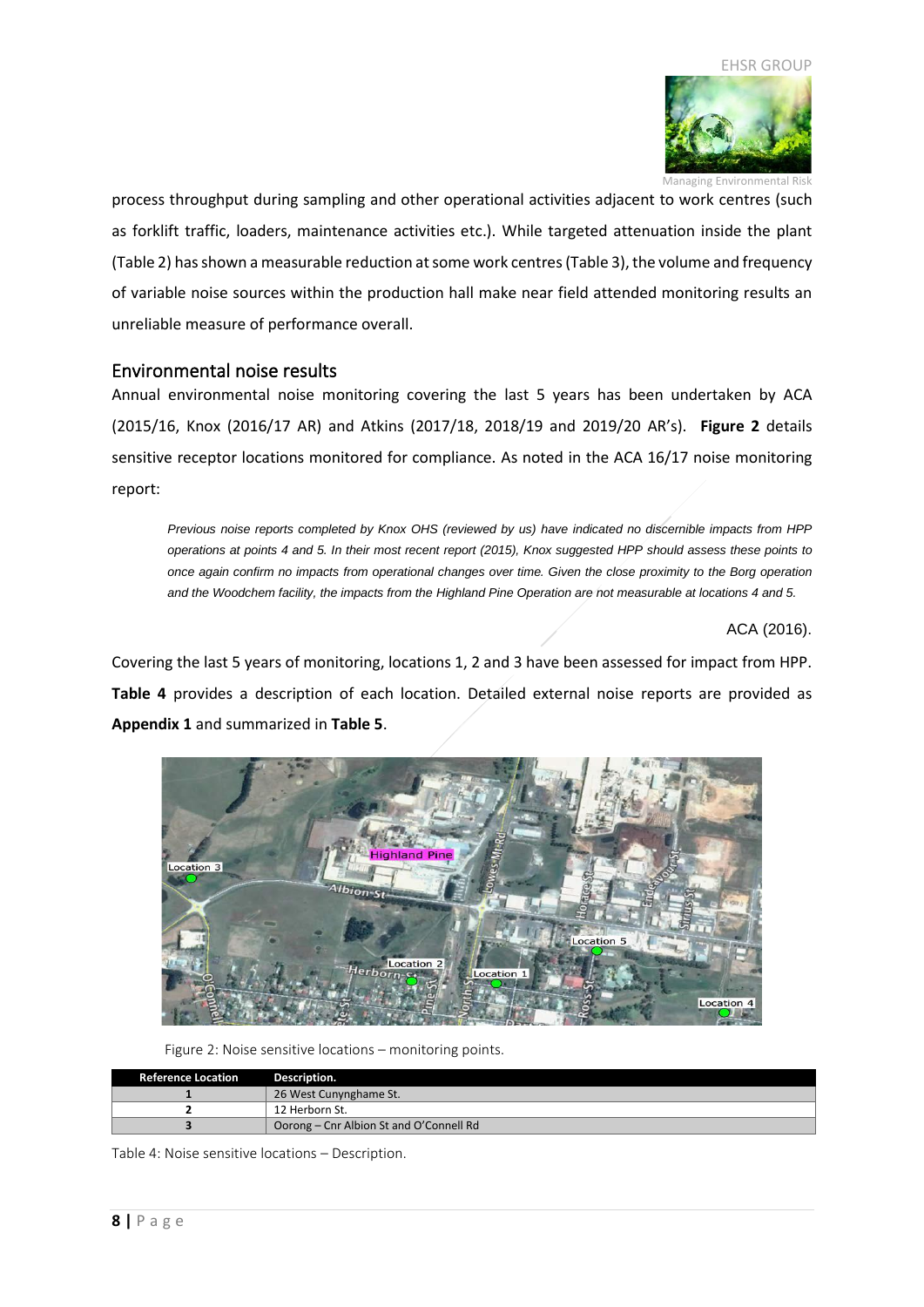

|                          |                       | Reference<br>LAeq15min          |                                 |                                 |          |
|--------------------------|-----------------------|---------------------------------|---------------------------------|---------------------------------|----------|
| <b>Detail</b>            |                       | <b>Consent Limit</b><br>55dB(A) | <b>Consent Limit</b><br>50dB(A) | <b>Consent Limit</b><br>50dB(A) | Complies |
| <b>Reporting</b><br>year | Reference<br>Location | Day<br>7am-6pm                  | Evening<br>6pm-10pm             | Night<br>10pm-7am               |          |
| 2015/16                  | $\mathbf{1}$          | 48                              | 47                              | 46                              | Y        |
|                          | $\overline{2}$        | 48                              | 49                              | 47                              | Υ        |
|                          | 3                     | 44                              | 44                              | 36                              | Y        |
| 2016/17                  | $\mathbf{1}$          | 51                              | 49                              | 49                              | Υ        |
|                          | $\overline{2}$        | 54                              | 51                              | 51                              | N        |
|                          | 3                     | 57                              | 52                              | 48                              | N        |
| 2017/18                  | $\mathbf{1}$          | 36                              | 36                              | 47                              | Y        |
|                          | $\overline{2}$        | 36                              | 39                              | 46                              | Υ        |
|                          | 3                     | 35                              | 35                              | 45                              | Y        |
| 2018/19                  | 1                     | 40                              | 38                              | 48                              | Υ        |
|                          | $\overline{2}$        | 45                              | 48                              | 48                              | Y        |
|                          | 3                     | 40                              | 45                              | 47                              | Υ        |
| 2019/20                  | $\mathbf{1}$          | 45                              | 45                              | 46                              | Y        |
|                          | $\overline{2}$        | 45                              | 45                              | 48                              | Υ        |
|                          | 3                     | 40                              | 45                              | 40                              | Y        |

<span id="page-8-0"></span>Table 5: Summary of external monitoring – 2016-2020.

#### <span id="page-8-1"></span>Environmental Noise – Discussion.

Monitoring over the 5-year period has demonstrated good compliance against EPL mandated limits. In 2016/17, the report by Knox noted other sources were audible at receptors that contributed to the result including an increase of 8db(A) L<sub>90</sub> (background noise) due to adverse weather. To determine compliance with EPL 11229:

- Noise must be measured at or computed for 'Oorong' or any other noise sensitive locations (such as a residence/school along Herborn or West Cunyngham Street, Oberon).
- A modifying factor correction must be applied for tonal, impulsive or intermittent noise in accordance with the 'Environmental Noise Management - NSW Industrial Noise Policy (January 2000).
- The noise limits identified in the licence apply under all meteorological conditions except:
	- a) during rain and wind speeds (at 10m height) greater than 3m/sec: and
	- b) under 'non -significant weather conditions.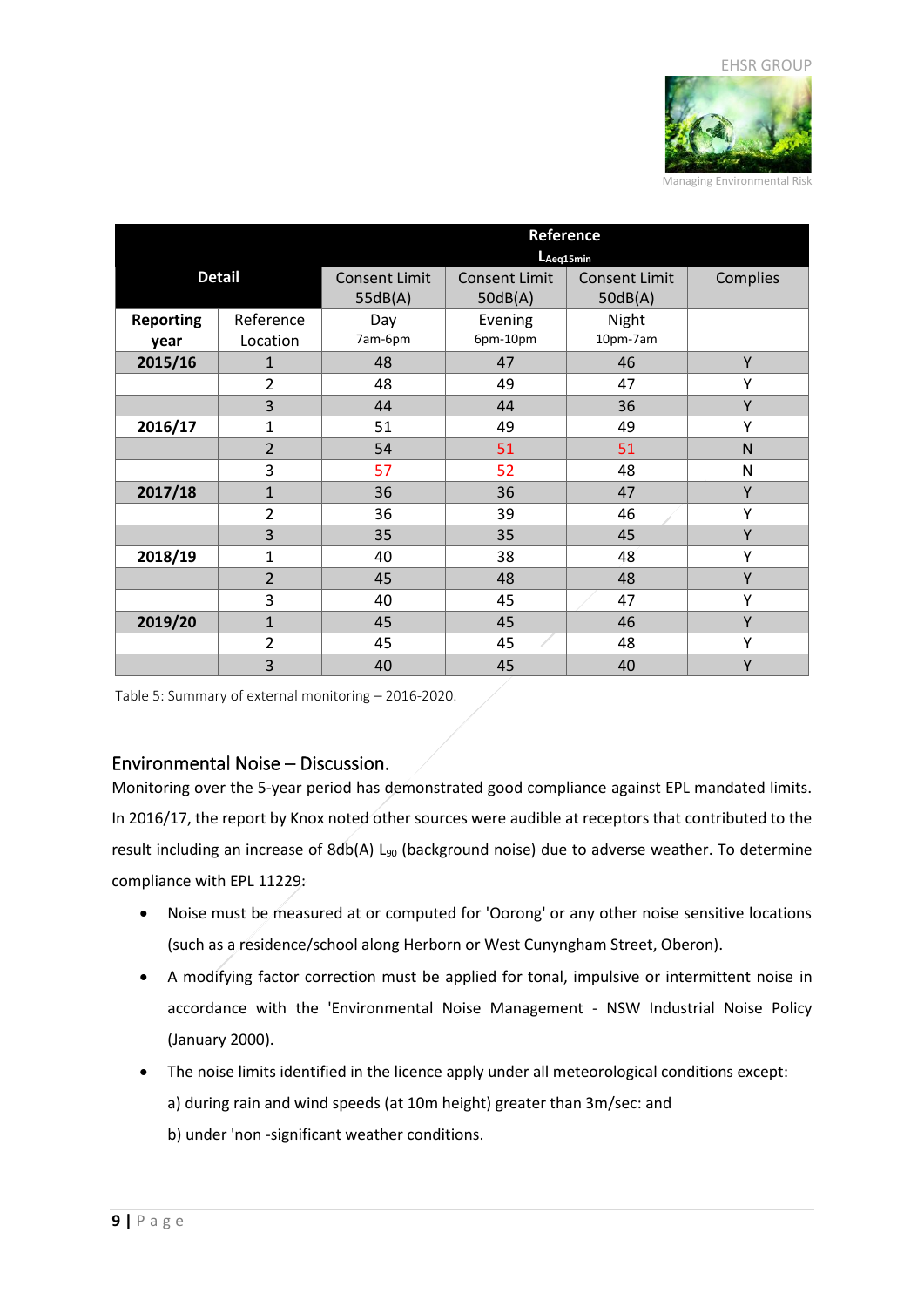

Managing Environmental Risk In 2017, the NSW Industrial Noise Policy (2000) was updated to the Noise Policy for Industry (2017). Table C1 provides modifying factors to be applied and process for determining their application when completing an environmental noise assessment. Throughout the reporting period, night-time modifying factors have been applied to measurements at all locations.

Typically, results have been driven by the sorter/stacker at the green mill and log infeed to the mill, with modifying factor applied due to noise being intermittent,  $>5$ db and clearly audible at the receptor. Of note throughout the reporting period, activities at the adjacent Borg manufacturing facility are also audible at each sensitive receptor.

Without the application of the modifying factor, results generally show good compliance with the 2023 night-time  $L_{Aeq (15 Min)}$  dB(A) limit of 45. Future attenuation will target the drivers of intermittent, intrusive noise discharge at the source with the objective to eliminate the application of modifying factors (specifically during the night-time period).

## <span id="page-9-0"></span>2021-2023 – Attenuation Plan.

In Q1 2021, the plan for the final three years of the PRP will be confirmed. Monitoring to date has clearly identified sources that impact on sensitive receptors and the feasibility of attenuation is currently being assessed. Key target areas include the green mill sorter/stacker area and the log yard, as both locations dominate noise emissions and provide for intermittent discharge.

Broadly, the 2023 plan will include:

- Assess required changes to engineering design for key noise emitters. May be attenuation at the source (multiple contributors) or attenuation of building. Building attenuation includes assessment of fire risk, BCA compliance and structural modifications required. Identified target areas and focus on management of modifying factor emissions (intermittent at night).
- Finalise engineering design for log yard upgrade including log decks and log ladders.
- Design and seek capital approval for all tasks.
- Supply and install.
- Monitor as per current monitoring regime.
- Continuation of attenuation (minor works) program. Attenuate at the source to improve near field monitoring results.
- Annual update to the EPA as per the PRP.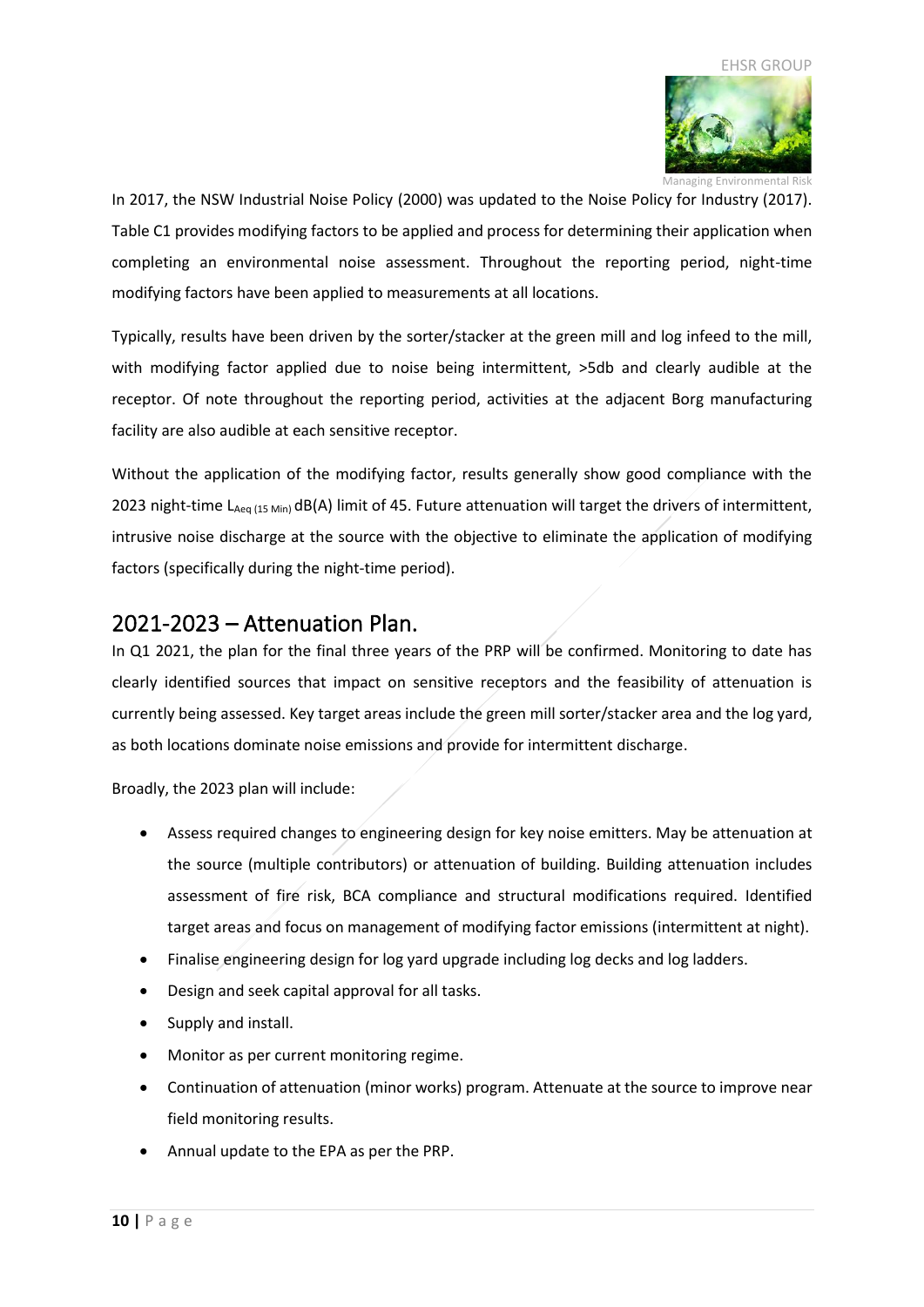

## <span id="page-10-0"></span>Conclusion.

EHSR Group Pty Ltd (EHSR) has been commissioned by Highland Pine Products to provide NSW EPA with an update on noise mitigation works undertaken as required under special condition U1 of Environmental Protection Licence (EPL) 11229.

A significant body of work as detailed in **Table 2** has been undertaken considering the original 2013 PRP (short/medium term). While mitigation works to date has resulted in improved near field results at work centres, given the vast numbers of variable contributors (such as product throughput, speed, type and frequency, mobile plant etc.), these results must be viewed with caution.

At three sensitive receptor locations, ongoing compliance with the current PRP noise levels has been demonstrated, with modifying factors resulting in a 5dB(A) penalty being applied during night-time monitoring due to intrusive, intermittent noise discharge. These generators will be targeted for future mitigation work, specifically at the green mill sorter/stacker and on the log infeed to the mill.

The 2021-2023 attenuation plan will require significant capital works and the benefit to sensitive receptors will need to be quantified. As contributors to current impacts are reduced, other sources (on and off site) may begin to dominate and drive future non-conformances.